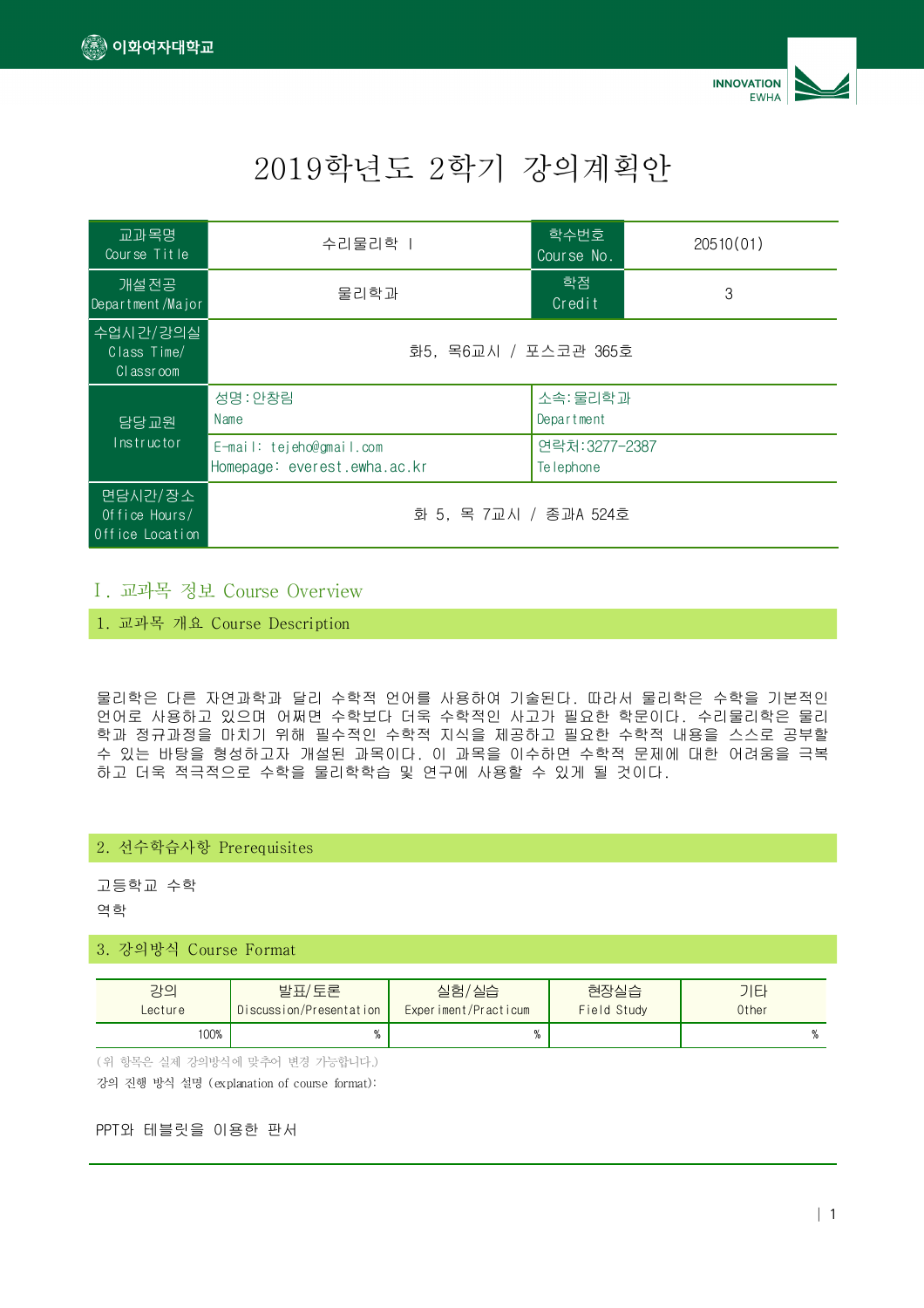



#### 4. 교과목표 Course Objectives

물리학의 주요 과목을 학습하는데 필요한 수학의 기본 개념과 내용을 체계적으로 공부한다. 필요한 경우 최신 수학용 소프트웨어를 사용한 입체적 학습도 병행한다.

#### 5. 학습평가방식 Evaluation System

☐ 상대평가(Relative evaluation) v 절대평가(Absolute evaluation) ☐ 기타(Others):

- 평가방식 설명 (explanation of evaluation system):

| 중간고사                                                                                                       | 기말고사       | 퀴즈      | 발표           | 프 루젠 트   | 과제물        | 참여도                                | 기타    |
|------------------------------------------------------------------------------------------------------------|------------|---------|--------------|----------|------------|------------------------------------|-------|
| Midterm Exam                                                                                               | Final Exam | Quizzes | Presentation | Projects | Assigments | <i><u><b>Participation</b></u></i> | 0ther |
| 45%                                                                                                        | 45%        |         |              |          | 8%         | 2%                                 |       |
| *그룹 프로젝트 수행 시 팀원평가(PEER EVALUATION)이 평가항목에 포함됨. Evaluation of group projects may include peer evaluations. |            |         |              |          |            |                                    |       |

#### Ⅱ. Course Materials and Additional Readings 교재 및 참고문헌

1. 주교재 Required Materials

Mathematical Methods for Physicists 7판 저자: Arfken, Weber, and Harris

2. 부교재 Supplementary Materials

3. 참고문헌 Optional Additional Readings

## Ⅲ. 수업운영규정 Course Policies

- \* 실험실 진행 강의의 경우 본교에서 진행되는 '실험실안전교육'을 필수로 이수하여야 함.
- \* For laboratory courses, all students are required to complete lab safety training.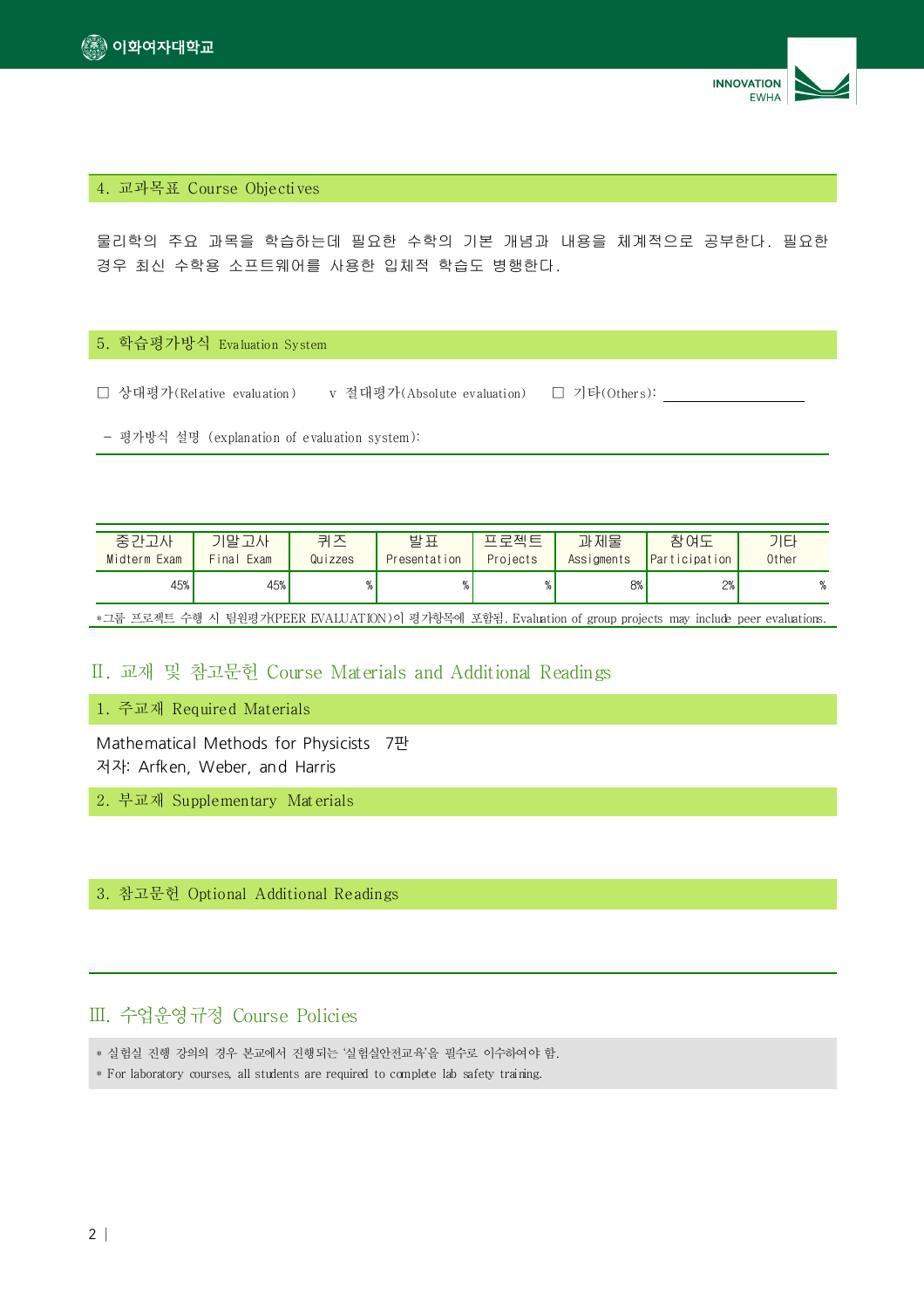

# IV. 주차별 강의계획 Course Schedule (최소 15주차 이상 강의)

| 주차                             | 날짜                                               | 주요강의내용 및 자료, 과제(Topics & Class Materials, Assignments)                |  |  |  |
|--------------------------------|--------------------------------------------------|-----------------------------------------------------------------------|--|--|--|
|                                |                                                  | 9월3일 (화요일) 1장. 기본적 수학적 개념과 내용                                         |  |  |  |
| 1주차                            | 9월5일 (목요일)                                       | 급수, 급수전개                                                              |  |  |  |
| 2주차                            |                                                  | 9월10일 (화요일) 1장. 기본적 수학적 개념과 내용                                        |  |  |  |
|                                | 9월12일 (목요일) 벡타, 미적분                              |                                                                       |  |  |  |
| <b>3주차</b>                     | 9월17일(화요일) 2장. 행렬                                |                                                                       |  |  |  |
|                                | 9월19일(목요일) 2장. 행렬                                |                                                                       |  |  |  |
| 4주차                            | 9월24일 (화요일)                                      | 3장. 벡타 해석                                                             |  |  |  |
|                                | 9월26일 (목요일)                                      | 3장. 벡타 해석                                                             |  |  |  |
| 5주차                            |                                                  | 10월1일(화요일) 벡타의 공간, 변환                                                 |  |  |  |
|                                | 10월3일(목요일) 벡타의 미적분                               |                                                                       |  |  |  |
| 6주차                            |                                                  | 10월8일(화요일) 4장. 텐서와 미분폼                                                |  |  |  |
|                                |                                                  | 10월10일(목요일) 텐서와 미분폼                                                   |  |  |  |
| 7주차                            | 10월15일(화요일) 5장. 벡터공간                             |                                                                       |  |  |  |
|                                |                                                  | 10월17일(목요일) 함수벡타공간, 연산자                                               |  |  |  |
| 8주차                            |                                                  | 10월22일(화요일) 5장, 벡터공간                                                  |  |  |  |
|                                |                                                  | 10월24일(목요일) 5장. 벡터공간<br>10/26(토) 중간고사 (13:00 - 16:00)<br>$\sqrt{2}$   |  |  |  |
| 9주차                            | 10월29일(화요일) 6장. 고유값                              |                                                                       |  |  |  |
|                                | 10월31일(목요일) 행렬의 대각화, 고유벡타, Hermitian, Unitary 행렬 |                                                                       |  |  |  |
| 10주차                           |                                                  | 11월5일(화요일) 7장. 상미분방정식                                                 |  |  |  |
|                                |                                                  | 11월7일(목요일) 7장. 상미분방정식                                                 |  |  |  |
| 11주차                           |                                                  | 11월12일(화요일) 1차, 2차 상미분방정식                                             |  |  |  |
|                                | 11월14일(목요일) 급수전개해법                               |                                                                       |  |  |  |
| 12주차                           |                                                  | 11월19일(화요일) 8장. Sturm-Liouville 이론                                    |  |  |  |
|                                |                                                  | 11월21일(목요일) Hermitian 작용자, 미분작용자의 고유값, 고유함수                           |  |  |  |
| 13주차                           |                                                  | 11월26일 (화요일) 9장. 편미분방정식                                               |  |  |  |
|                                | 11월28일(목요일) 1차, 2차 편미분방정식                        |                                                                       |  |  |  |
| 14주차                           | 12월3일(화요일)                                       | 9장. 편미분방정식                                                            |  |  |  |
|                                | 12월5일 (목요일)                                      | 변수분리법                                                                 |  |  |  |
| 15주차                           |                                                  | 12월10일(화요일) 10장. 그린함수                                                 |  |  |  |
|                                |                                                  | 12/14(토요일)기말고사 (13:00 - 16:00)<br>12월12일(목요일) 10장. 그린함수<br>$\sqrt{2}$ |  |  |  |
| 보강1<br>(필요시)<br>Makeup Classes | 월일 (요일, 장소)                                      |                                                                       |  |  |  |